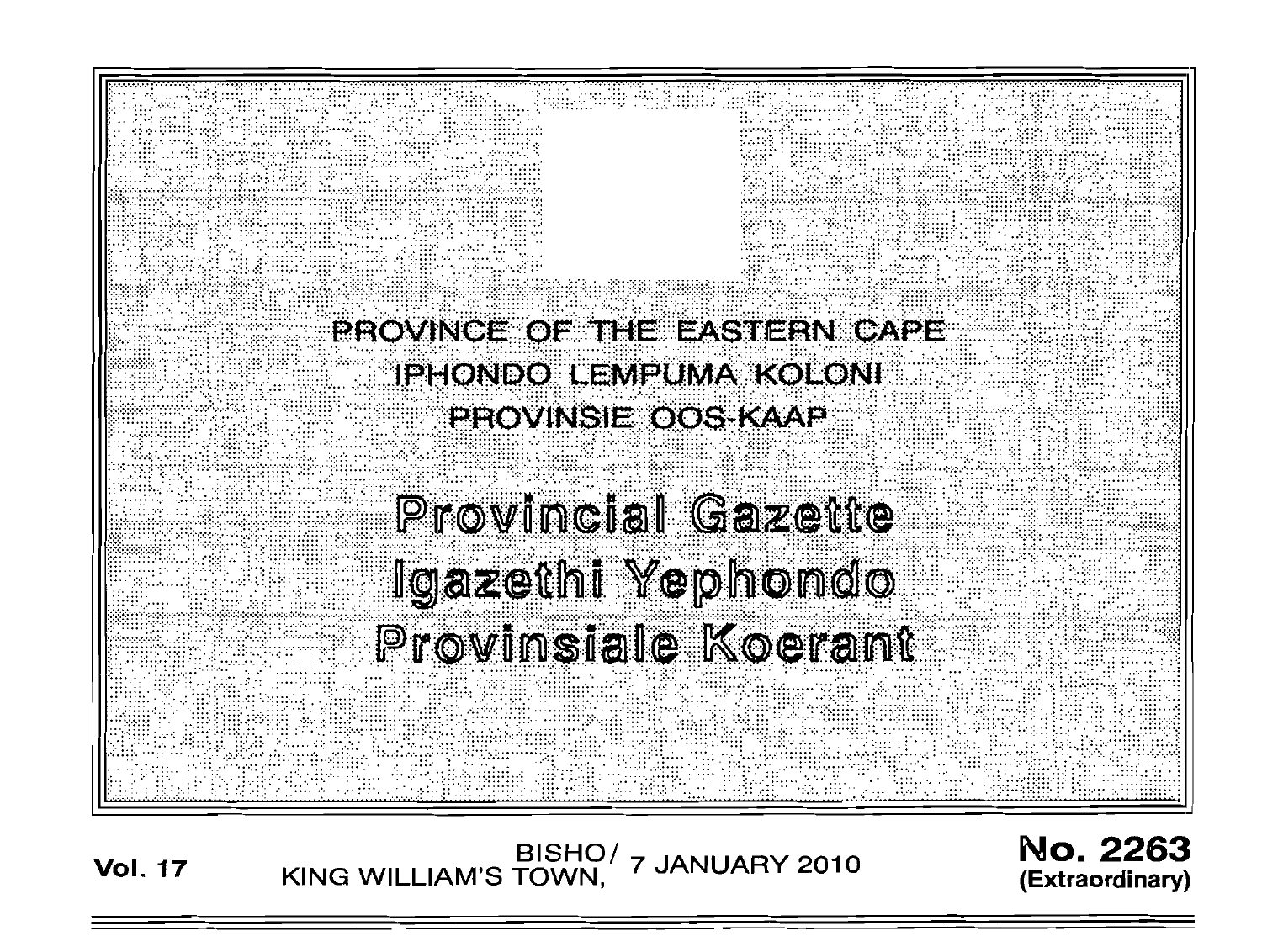$\cdot$ 

#### **IMPORTANT NOTICE**

**The Government Printing Works will not be held responsible for faxed documents not received due to errors on the fax machine or faxes received which are unclear or incomplete. Please be advised that an "OK" slip, received from a fax machine, will not be accepted as proof that documents were received by the GPW for printing. If documents are faxed to the GPW it will be the sender's responsibility to phone and confirm that the documents were received in good order.** r-

**Furthermore the Government Printing Works will also not be held responsible for cancellations and amendments which have not been done on original documents received from clients.**

#### **CONTENTS • INHOUD**

| No. |                                                                                                                   | Page<br>No. | Gazette<br>No. |
|-----|-------------------------------------------------------------------------------------------------------------------|-------------|----------------|
|     | <b>PROCLAMATION</b>                                                                                               |             |                |
|     | Treditional Loodership and Covernance Act (Eastern Cape) (4/2005): Calling and setting a date for election of 40% |             |                |

1 Traditional Leadership and Governance Act (Eastern Cape) (4/2005): Calling and setting a date for election of 40% members of traditional councils . 3 2263